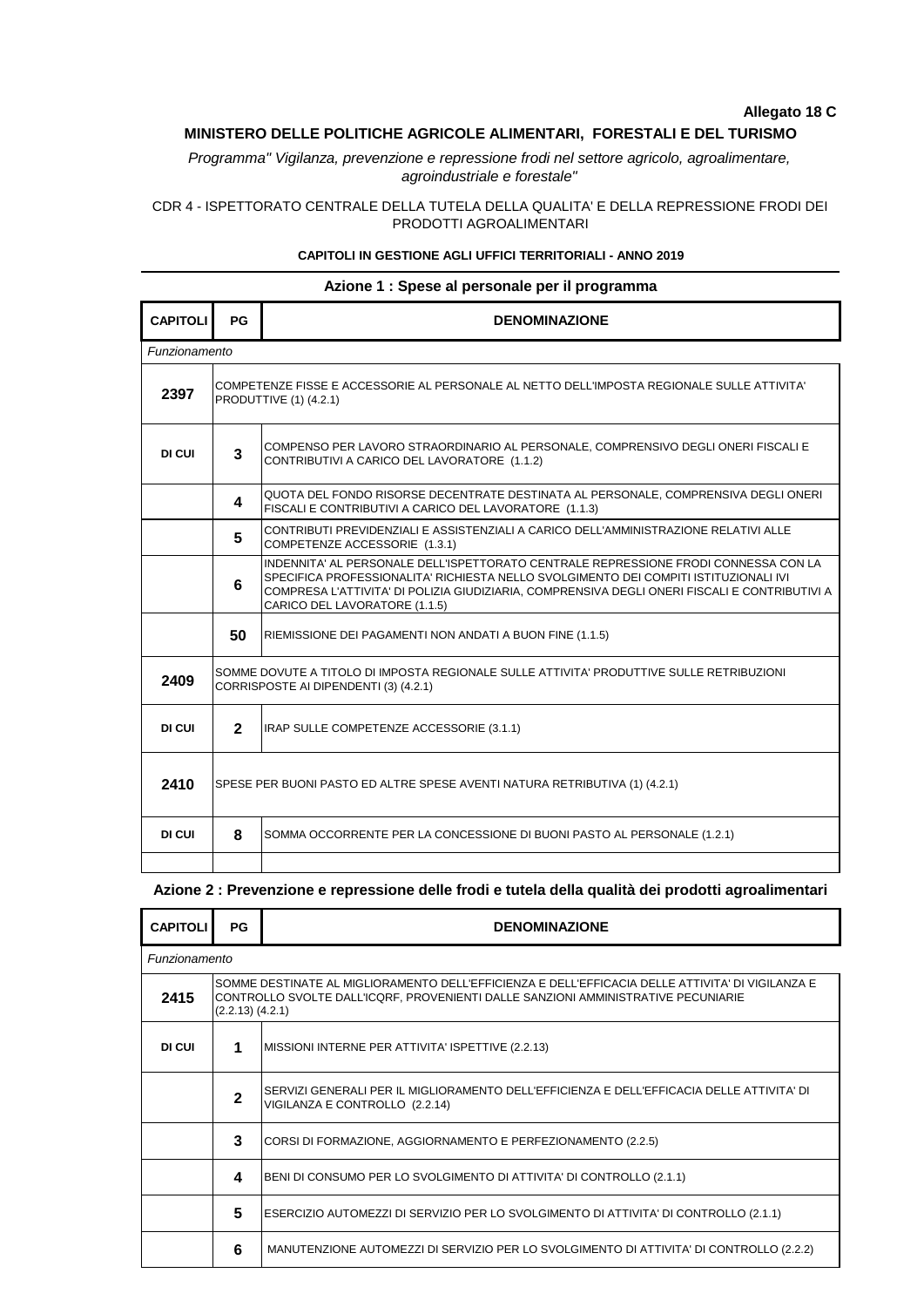| 2460   |                | SPESE PER ACQUISTO DI BENI E SERVIZI (2) (4.2.1)                                                                                                                                                                                                       |
|--------|----------------|--------------------------------------------------------------------------------------------------------------------------------------------------------------------------------------------------------------------------------------------------------|
| DI CUI | $\mathbf{2}$   | MISSIONI ALL'INTERNO (2.2.13)                                                                                                                                                                                                                          |
|        | 3              | MISSIONI ALL'ESTERO (2.2.13)                                                                                                                                                                                                                           |
|        | 4              | INDENNITA' DI TRASFERIMENTO E DI TRASFERTA (2.2.13)                                                                                                                                                                                                    |
|        | 5              | SPESE PER L'ATTUAZIONE DI CORSI DI PREPARAZIONE, FORMAZIONE, AGGIORNAMENTO E<br>PERFEZIONAMENTO DEL PERSONALE. PARTECIPAZIONE ALLE SPESE PER CORSI INDETTI DA ENTI,<br>ISTITUTI ED AMMINISTRAZIONI VARIE. SPESE PER L'ESPLETAMENTO DI CONCORSI (2.2.5) |
|        | 6              | SPESE PER LA SORVEGLIANZA SANITARIA E SICUREZZA SUI LUOGHI DI LAVORO CONNESSE CON<br>L'ATTIVITÀ DI ISPEZIONE E TUTELA DELLA QUALITÀ E REPRESSIONE FRODI DEI PRODOTTI<br>AGROALIMENTARE (2.2.6)                                                         |
|        | $\overline{7}$ | BENI DI CONSUMO PER IL FUNZIONAMENTO DEGLI UFFICI CENTRALI E PERIFERICI (2.1.1)                                                                                                                                                                        |
|        | 8              | SPESE PER L'ACQUISTO E LA STAMPA DI PUBBLICAZIONI TECNICO-SCIENTIFICHE (2.1.1)                                                                                                                                                                         |
|        | 9              | SPESE PER IL PAGAMENTO DEI CANONI ACQUA, LUCE, ENERGIA ELETTRICA, GAS E TELEFONI,<br>CONVERSAZIONI TELEFONICHE NONCHE' PER LA PULIZIA, IL RISCALDAMENTO ED IL<br>CONDIZIONAMENTO D'ARIA DEI LOCALI (2.2.3)                                             |
|        | 10             | MANUTENZIONE DEI MEZZI DI TRASPORTO (2.2.2)                                                                                                                                                                                                            |
|        | 11             | SPESE PER CONVENZIONI CON IL CREA, ISTITUTI UNIVERSITARI ED ISTITUTI PUBBLICI (2.2.10)                                                                                                                                                                 |
|        | $12 \,$        | SPESE PER LE ANALISI DI REVISIONE (2.2.14)                                                                                                                                                                                                             |
|        | 13             | SPESE PER LA MANUTENZIONE ORDINARIA E LA RIPARAZIONE DI MOBILI E ARREDI, IMPIANTI ED<br>ATTREZZATURE DI UFFICIO (2.2.2)                                                                                                                                |
|        | 14             | SPESE PER LO SVOLGIMENTO DI CONGRESSI, RIUNIONI, GRUPPI DI LAVORO A CARATTERE NAZIONALE<br>ED INTERNAZIONALE, NONCHÉ PER LA TRADUZIONE, ANCHE DA PARTE DI ESTRANEI<br>ALL'AMMINISTRAZIONE, DI TESTI, ATTI, DOCUMENTI (2.2.7)                           |
|        | 15             | SPESE PER IL FUNZIONAMENTO DI CONSIGLI, COMITATI E COMMISSIONI NONCHE' SPESE PER<br>CONSULENZE E PRESTAZIONI DA TERZI (2.2.8)                                                                                                                          |
|        | 16             | FITTO DI LOCALI ED ONERI ACCESSORI, NOLEGGI E LEASING (2.2.1)                                                                                                                                                                                          |
|        | 17             | SPESE RELATIVE ALLA MANUTENZIONE DI IMPIANTI E ATTREZZATURE. ALL'ADEGUAMENTO DELLA<br>SICUREZZA NEI LUOGHI DI LAVORO ED AGLI INTERVENTI DI PICCOLA MANUTENZIONE SUGLI IMMOBILI<br>(2.2.2)                                                              |
|        | 18             | SPESE PER IL CONFERIMENTO DI BORSE DI STUDIO A LAUREATI E DIPLOMATI DA IMPIEGARE NEI<br>LABORATORI DELL'ICQRF (2.2.14)                                                                                                                                 |
|        | 19             | ESERCIZIO DEI MEZZI DI TRASPORTO (2.2.2)                                                                                                                                                                                                               |
|        | 20             | NOLEGGIO DEI MEZZI DI TRASPORTO (2.2.2)                                                                                                                                                                                                                |
|        | 22             | SPESE POSTALI, TELEGRAFICHE E VALORI BOLLATI (2.2.4)                                                                                                                                                                                                   |
|        | 23             | ASSICURAZIONI DI BENI IMMOBILI E MOBILI (2.2.14)                                                                                                                                                                                                       |
|        | 24             | IMPOSTE, TASSE ED ALTRI SERVIZI AMMINISTRATIVI (2.2.14)                                                                                                                                                                                                |